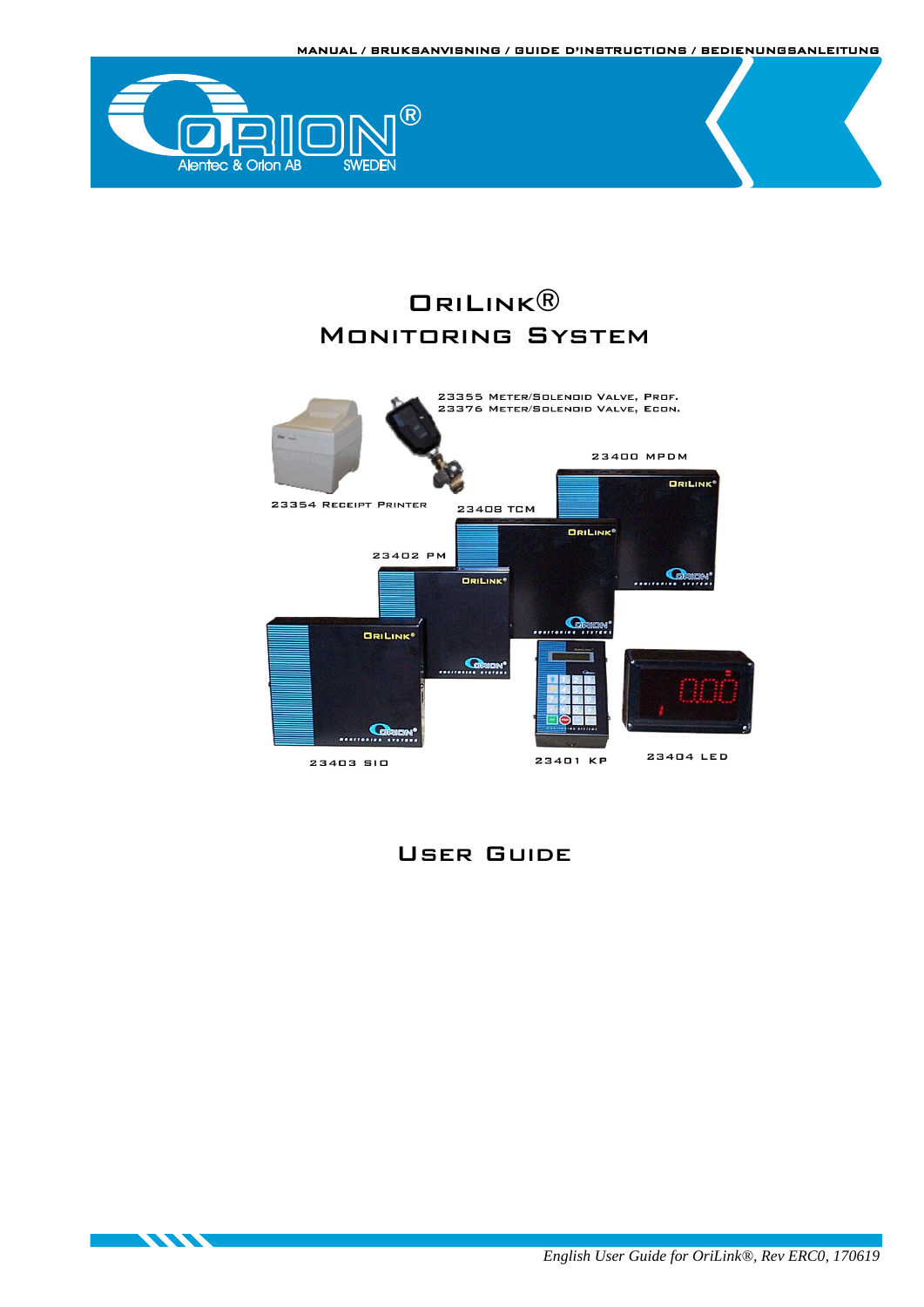# **Table of Contents**

**STATISTICS** 

|                                 | 1. INTRODUCTION                                                                                                                                                                       | 3                                                         |
|---------------------------------|---------------------------------------------------------------------------------------------------------------------------------------------------------------------------------------|-----------------------------------------------------------|
|                                 | 2. KEY POWER SWITCH                                                                                                                                                                   | 3                                                         |
|                                 | 3. USING A TERMINAL (KEYPAD)                                                                                                                                                          | 3                                                         |
|                                 | 4. USING A DISPENSE-POINT                                                                                                                                                             | 3                                                         |
| 4.1.<br>4.2.<br>4.3.<br>4.4.    | <b>MAKE A DISPENSE</b><br>CLOSE A DISPENSE-POINT<br><b>TIME-OUT</b><br>SIMULTANEOUS DISPENSES                                                                                         | 3<br>4<br>4<br>4                                          |
| 5. OPTIONAL PRINTER MODULE (PM) |                                                                                                                                                                                       | 4                                                         |
| 5.1.<br>5.2.<br>5.3.            | PRINTING<br>5.1.1. Print entire database<br>5.1.2. Print by transaction<br>5.1.3. Print by JOB-number<br>5.1.4.<br>Print by employee<br><b>TANKS</b><br>OTHER OPTIONS IN THE FASTMENU | 4<br>4<br>4<br>$\overline{4}$<br>$\overline{4}$<br>5<br>5 |
|                                 | 6. OPTIONAL LED MODULE                                                                                                                                                                | 5                                                         |
|                                 | 7. SETTING DATE AND TIME                                                                                                                                                              | 5                                                         |
| 7.1.                            | SET [CLOCK/DATE] AND [CLOCK/TIME].                                                                                                                                                    | 5                                                         |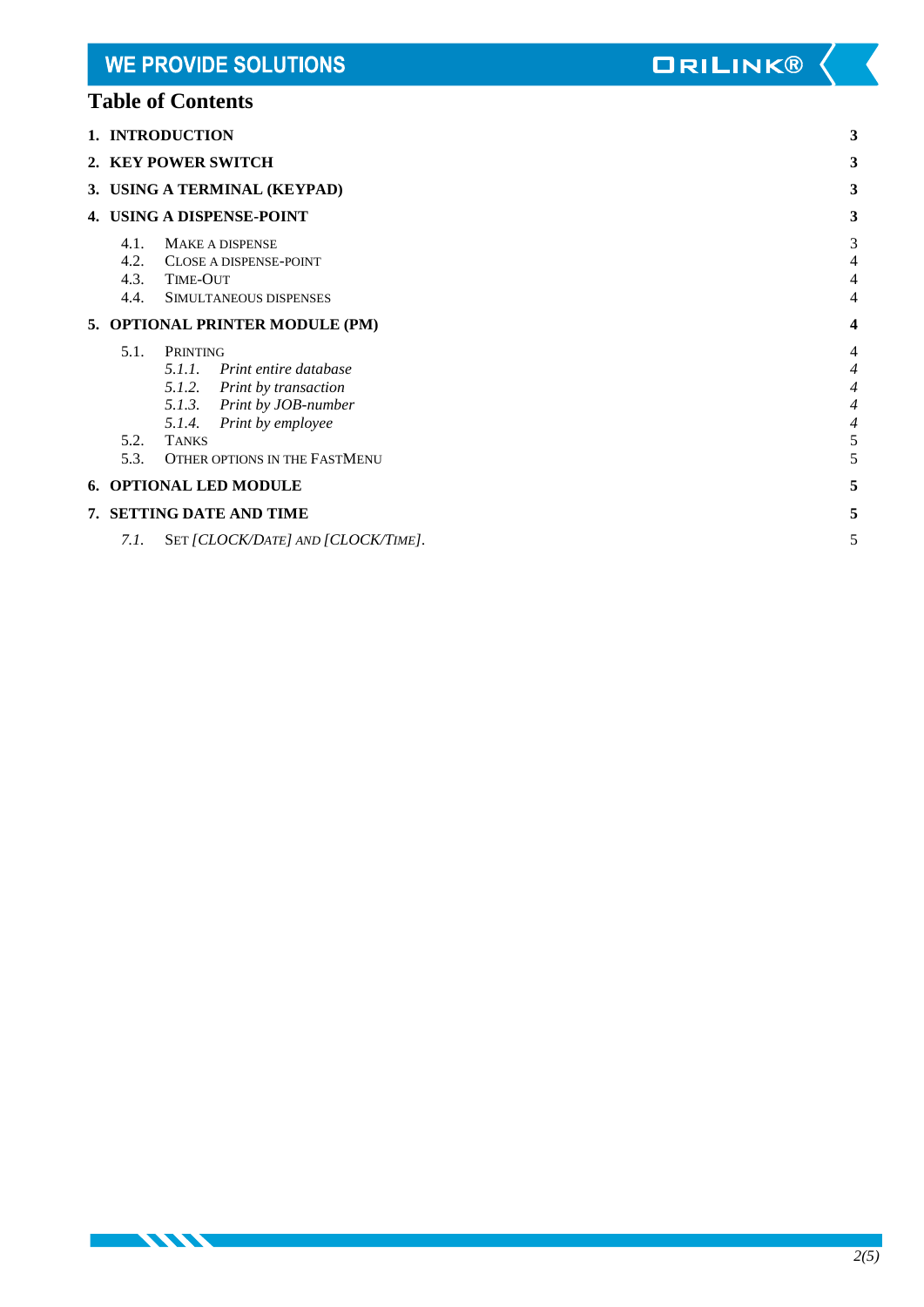# **WE PROVIDE SOLUTIONS**

### <span id="page-2-0"></span>**1. Introduction**

The fluid management system OriLink® can handle several different fluids at multiple dispense points. All transactions are controlled from a Key Pad or a PC by installing a SIO to the system. After each dispense the valves close automatically. Add a Printer Module to your system and it is possible to get a receipt when a transaction is completed.

In stand-by mode the display looks like the picture to the right. If it is not, press EXIT repeatedly until the terminal return to stand-by mode.

### <span id="page-2-1"></span>**2. Key power switch**

On the MPDM there is a key, which can be set to three different modes.

OVERRIDE – Red LED is lit. Computer control completely off, solenoid valves are open. Dispense fluid manually.

OFF – No dispenses can be made. Solenoid valves are closed and nothing can be controlled from terminals. Please note that the power is still on. If a PC is used this mode will show a key above the affected dispense points.

NORMAL – Green LED is lit.

**NOTE! If a dispense-handle is open when the key switch is set to OVERRIDE fluid will be dispensed. Always make sure all handles are closed before changing mode.**

**NOTE! Store the key in a safe location, and NOT in the lock!**

## <span id="page-2-2"></span>**3. Using a terminal (KeyPad)**

The terminal has a keyboard with multi-function buttons. Numbers 0-9, left and right button, STOP, EXIT, CE, ENTER and dot (.) are marked in **white letters**, these can be reached **directly**.

The alphabet is reached by first pressing **blue**  $\uparrow$ , **yellow**  $\downarrow$  or **yellow**  $\downarrow$  **two times**. *Do not keep and hold the arrowbutton.* **Type "blue letters" by first pressing <b>blue**  $\uparrow$  and then the button with the desired letter. Type yellow letters in the same way, first press **yellow**  $\downarrow$  and then **the button with the desired letter.** Some buttons have two yellow letters  $[\vec{O} \not\Omega \not\to \hat{A}]$ , to type the lower letter, press **yellow**  $\downarrow$  **two times** and then **the button with the letter.** The currently active letter is shown in the upper right corner of the display.

#### **NOTE! Letters can be used in ID-codes, Job numbers and passwords.**

By pressing **EXIT, you return** without doing additional changes. By pressing an identification string follow by **STOP**  you abort the active event. **CE clears** an entered value. Confirm changes or entries with the **ENTER** button**.**

# <span id="page-2-3"></span>**4. Using a dispense-point**

### <span id="page-2-4"></span>**4.1. Make a dispense**

#### **NOTE! Make sure the reel handle is closed.**

Type the desired dispense-point number. Confirm with ENTER. If this point does not exist or is already in use a message will notify you and the display will return to the selection screen.

Type your PIN-code (password). Each user receives a personal password when the system is configured. Confirm PIN with ENTER

Enter the JOB-number, max 16 letters. Again, confirm with ENTER.

Type the desired volume within the configured interval. Confirm with ENTER.

| REEL:1<br>ŧ<br>EXIT STOP CE ENT           |
|-------------------------------------------|
|                                           |
| $PIN:***$<br>ŧ<br><b>EXIT STOP CE ENT</b> |
| JOB:ABC 123<br>ŧ<br>What JOBno?           |
|                                           |
| Vol:2<br>İ<br>$??\, ??$<br>Volume         |

The solenoid valve is opened and a dispense can be made using the reel handle.



REEL: EXIT STOP CE ENT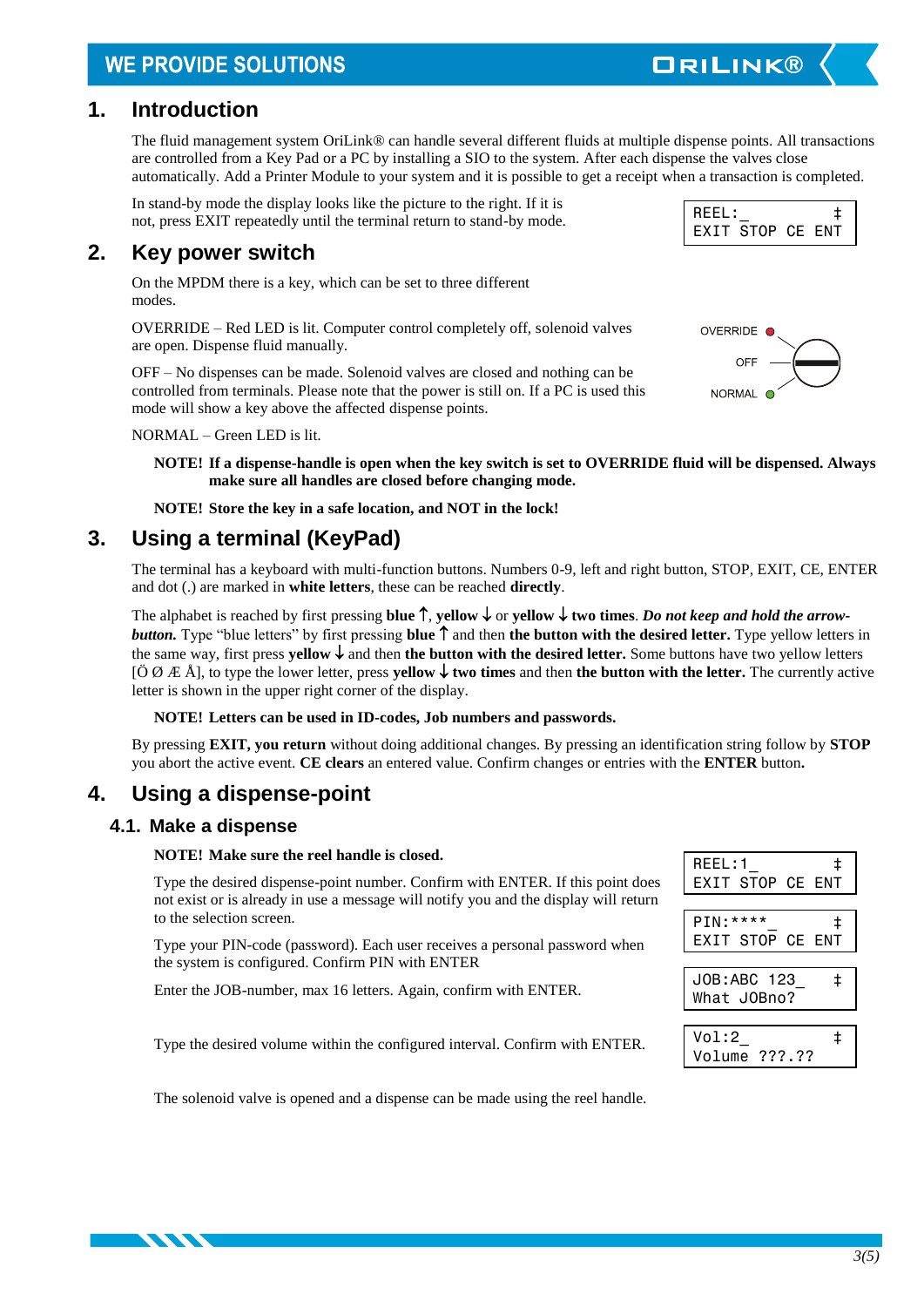# **WE PROVIDE SOLUTIONS**

#### <span id="page-3-0"></span>**4.2. Close a dispense-point**

When reaching the entered volume the solenoid valve closes automatically and finishes the process. To abort early, close the handle and enter the active dispensepoint on the terminal. Confirm with **STOP**.

REEL:1\_ ‡ EXIT STOP CE ENT

**ORILINK®** 

#### **NOTE! You do not have to press the ENTER button.**

### <span id="page-3-1"></span>**4.3. Time-Out**

When a dispense-point is opened, the user has a predetermined time limit to start dispensing. This time limit is set during system configuration. If no dispense has started within this time the dispense-point will automatically close. This function is optional and the system will be operational without it.

### <span id="page-3-2"></span>**4.4. Simultaneous dispenses**

It is possible to control several processes at the same time if multiple dispense-points are activated. Trying to start a second dispense from the same point results in an error message on the terminal display, which then return to standby mode.

# <span id="page-3-3"></span>**5. Optional Printer Module (PM)**

A Printer Module includes different databases. Transaction database of the last 940 dispenses a, user database where information about all system users is stored, JOB-number database where valid JOB-numbers are stored and a tank database where the remaining volume in, up to, eight tanks is stored. Additionally a parallel printer and a Clock Module (CM) can be connected to the module.

### <span id="page-3-4"></span>**5.1. Printing**

If a receipt-printer is connected to the system, a receipt will be printed every time a dispense is completed.

It is also possible to print the entire transaction database, reports by transaction, JOBnumber and employee.

By pressing "**?**" you access a quick-menu where you among other things can print completed dispenses. Scroll with  $\downarrow$  or  $\uparrow$  to the desired print-option. To leave a menu press **ENTER.**

#### <span id="page-3-5"></span>**5.1.1. Print entire database**

At **Print All** press **ENTER**. At PrnAll**: N** press **ENTER**. When the cursor appears type **Y** or **1** and then **ENTERS**.

#### <span id="page-3-6"></span>**5.1.2. Print by transaction**

At **Print per trans** press **ENTER**. At **PrnTran: 0** press **ENTER**. When the cursor appears type **from** transaction and then **ENTER**. Type **to** transaction and then **ENTER**. If same number is typed both as **from** and **to** only this is printed. If 0 is typed as **to** the **complete** database is printed.

#### <span id="page-3-7"></span>**5.1.3. Print by JOB-number**

At **Print by Jobno** press **ENTER**. At **PrnJob:** press **ENTER**. When the cursor appears Type **Job number** and then **Enter**. If an unknown Job number is typed a empty recite is printed..

#### <span id="page-3-8"></span>**5.1.4. Print by employee**

**KANA** 

At **Print by Emp.** press **ENTER**. At **PrnEmp:0** press **ENTER**. When the cursor appears type the Employee number and then press **ENTER**.

| Print by JOBno ‡<br>FastMenu |  | Print by EmpNo ‡<br>FastMenu   |
|------------------------------|--|--------------------------------|
| PrnJob:<br>Print by JobNo    |  | PrnEmp:0<br>Print by EmpNo     |
| ABC 123<br>Print by JobNo    |  | PrnEmp:3625_<br>Print by EmpNo |



| FastMenu |  |
|----------|--|

| PrnAll:N        |  |
|-----------------|--|
| Print All Trans |  |

| PrnAll:J | ≠ |                 |
|----------|---|-----------------|
|          |   | Print All Trans |



| PrnTran:        |  |  |
|-----------------|--|--|
| Print from Tran |  |  |

| PrnTran:0       |  |
|-----------------|--|
| Print from Tran |  |
|                 |  |
| PrnTran:1       |  |
| Print from Tran |  |
|                 |  |
| PrnTran:5       |  |
| Print To Tran   |  |